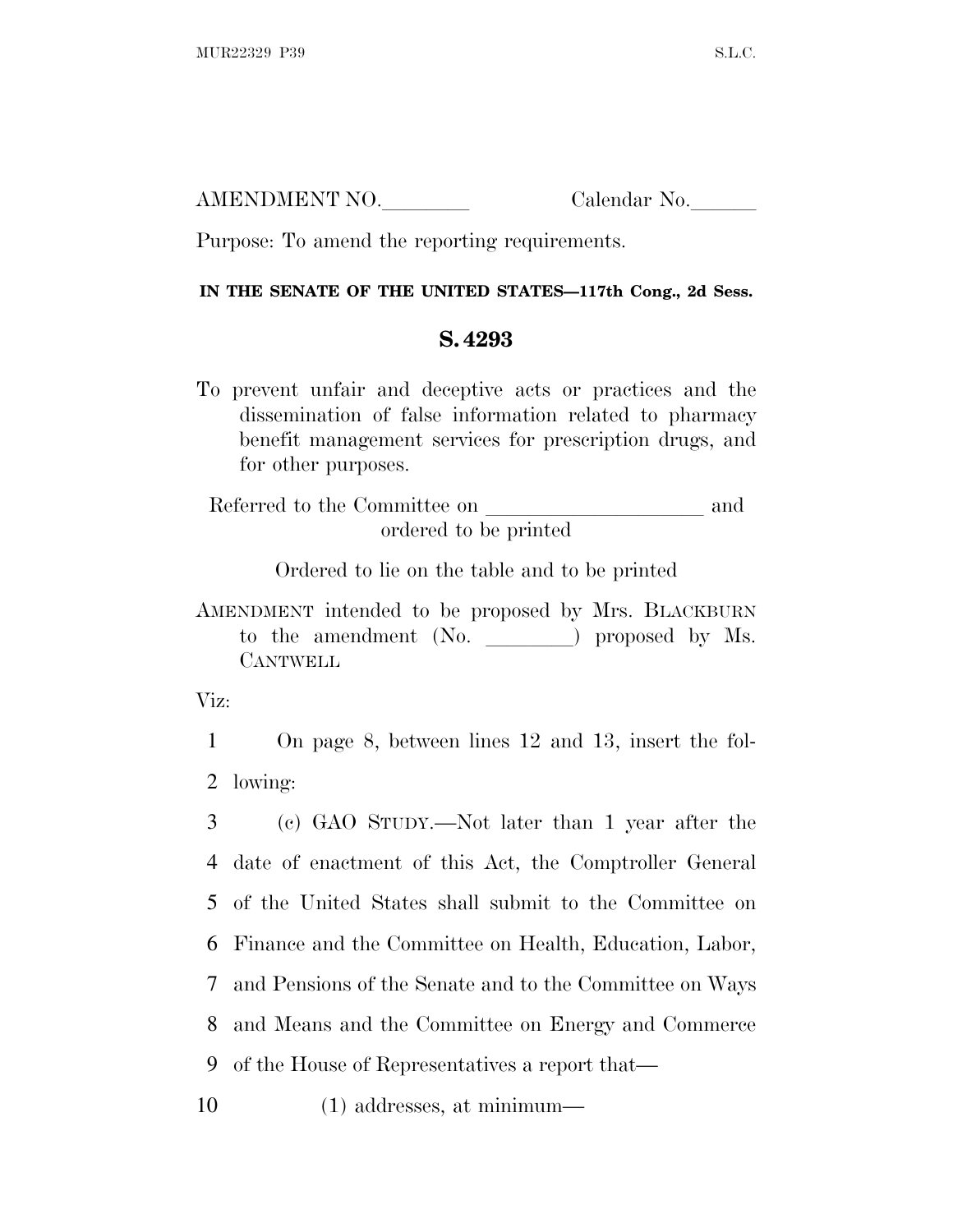| $\mathbf{1}$   | (A) the role that pharmacy benefit man-          |
|----------------|--------------------------------------------------|
| $\overline{2}$ | agers play in the pharmaceutical supply chain;   |
| 3              | (B) the state of competition among phar-         |
| $\overline{4}$ | macy benefit managers, including the market      |
| 5              | share for the Nation's 10 largest pharmacy       |
| 6              | benefit managers;                                |
| $\overline{7}$ | (C) the use of rebates and fees by phar-         |
| 8              | macy benefit managers, including data for each   |
| 9              | of the 10 largest pharmacy benefit managers      |
| 10             | that reflects, for each drug in the formulary of |
| 11             | each such pharmacy benefit manager—              |
| 12             | (i) the amount of the rebate passed on           |
| 13             | to patients;                                     |
| 14             | (ii) the amount of the rebate passed             |
| 15             | on to payors;                                    |
| 16             | (iii) the amount of the rebate kept by           |
| 17             | the pharmacy benefit manager; and                |
| 18             | (iv) the role of fees charged by the             |
| 19             | pharmacy benefit manager;                        |
| 20             | (D) whether pharmacy benefit managers            |
| 21             | structure their formularies in favor of high-re- |
| 22             | bate prescription drugs over lower-cost, lower-  |
| 23             | rebate alternatives;                             |